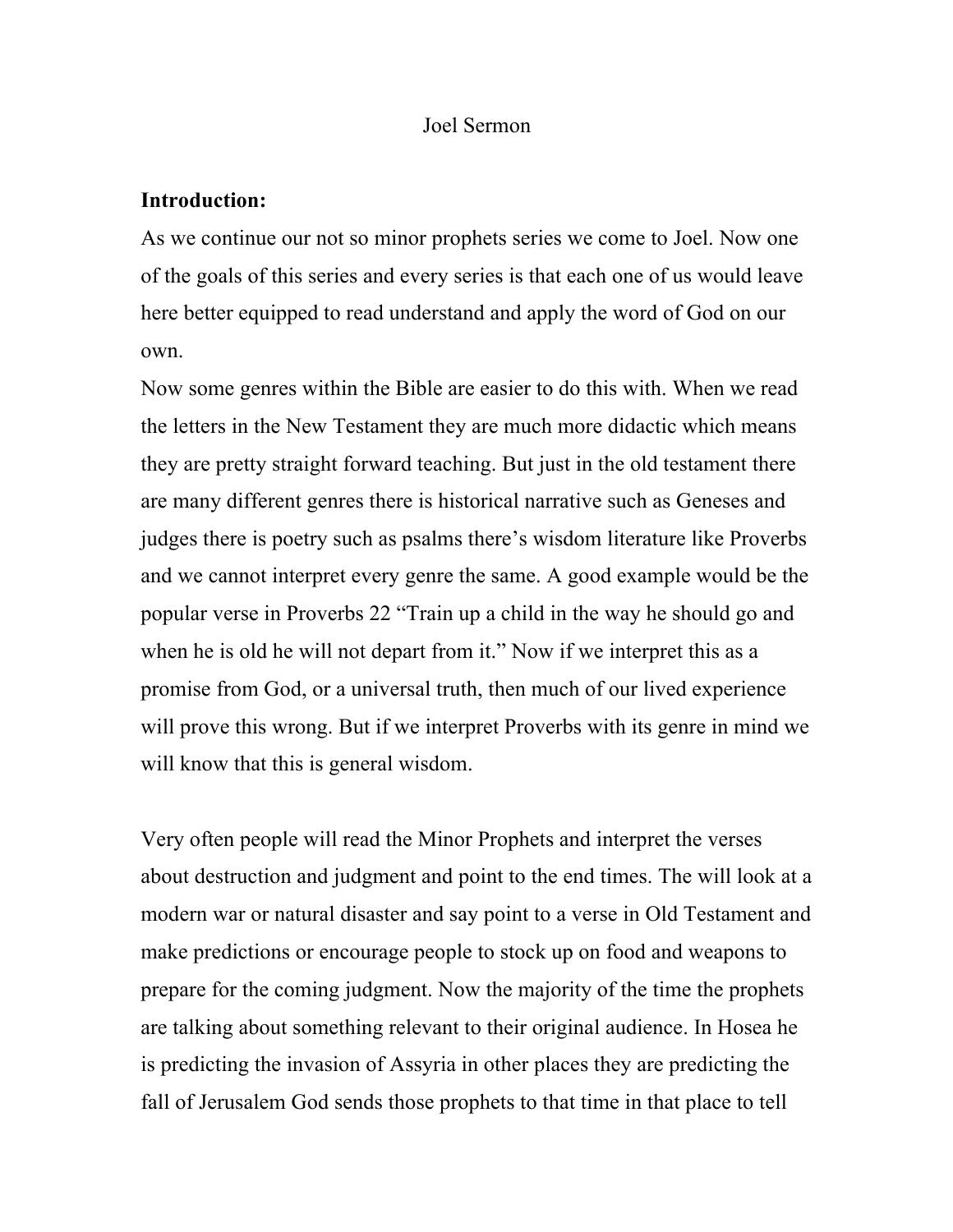the people a message that is vitally important for the people of that time and in that place and then we can learn from what the prophets wrote and what happened to the people, but sometimes the prophets are talking about the last days or the end times.

Today as we look at Joel chapter 2 we are going to gain some practical tools to help us faithfully interpret the Old Testament Prophets and we are going to look at what Joel has to say for our relationships with God today and how we should live in a way that reflects the reality of our relationship with God to those around us.

## So lets pray and then dive into the text.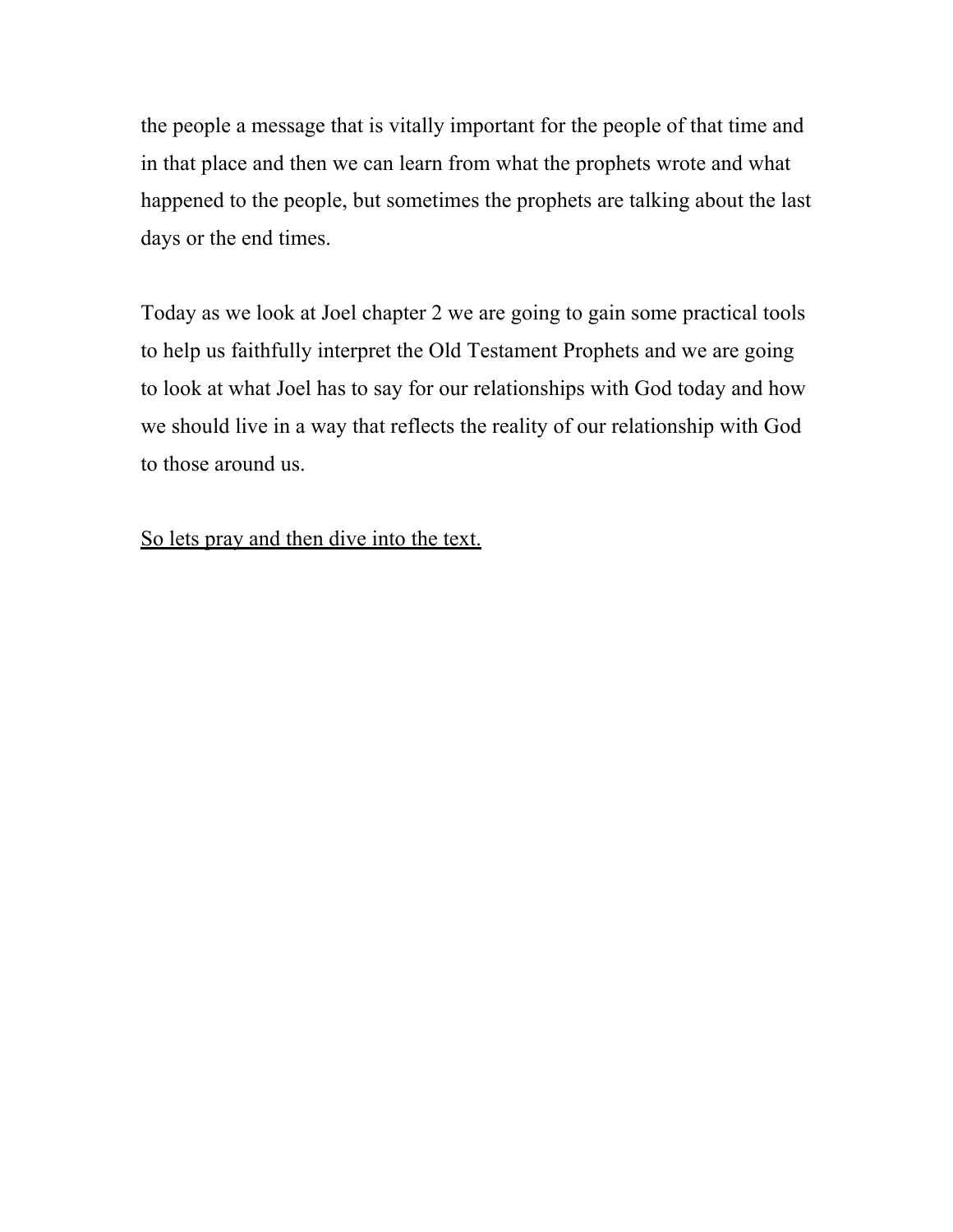## **Background:**

- o Author Joel son of Pethuel (YHWH is God)
- o Time unknown
	- § No king mentioned
	- Wide use in various situations
- Basic Structure
	- o Reminds them of the locust
		- Block out the Sun (picture)
		- 200mil swarm in a square mile about a 80,000 everyday kilometer
		- change (pictures)
		- $\blacksquare$  2020
	- o compares this locust swarm and the devastation it cause to a coming judgment if Israel does not turn from their sin.
	- o Repentance
	- o Restoration of what was lost
	- o Future restoration
		- The day of the Lord =Duel meaning
			- o Immediate partial fulfillment
				- § Glimmer
				- Returns peace security and restoration
					- From a specific judgment
			- o Distant final day of the Lord
				- The return of Christ
				- The final judgment
				- Final renewal
			- Causes a lot of confusion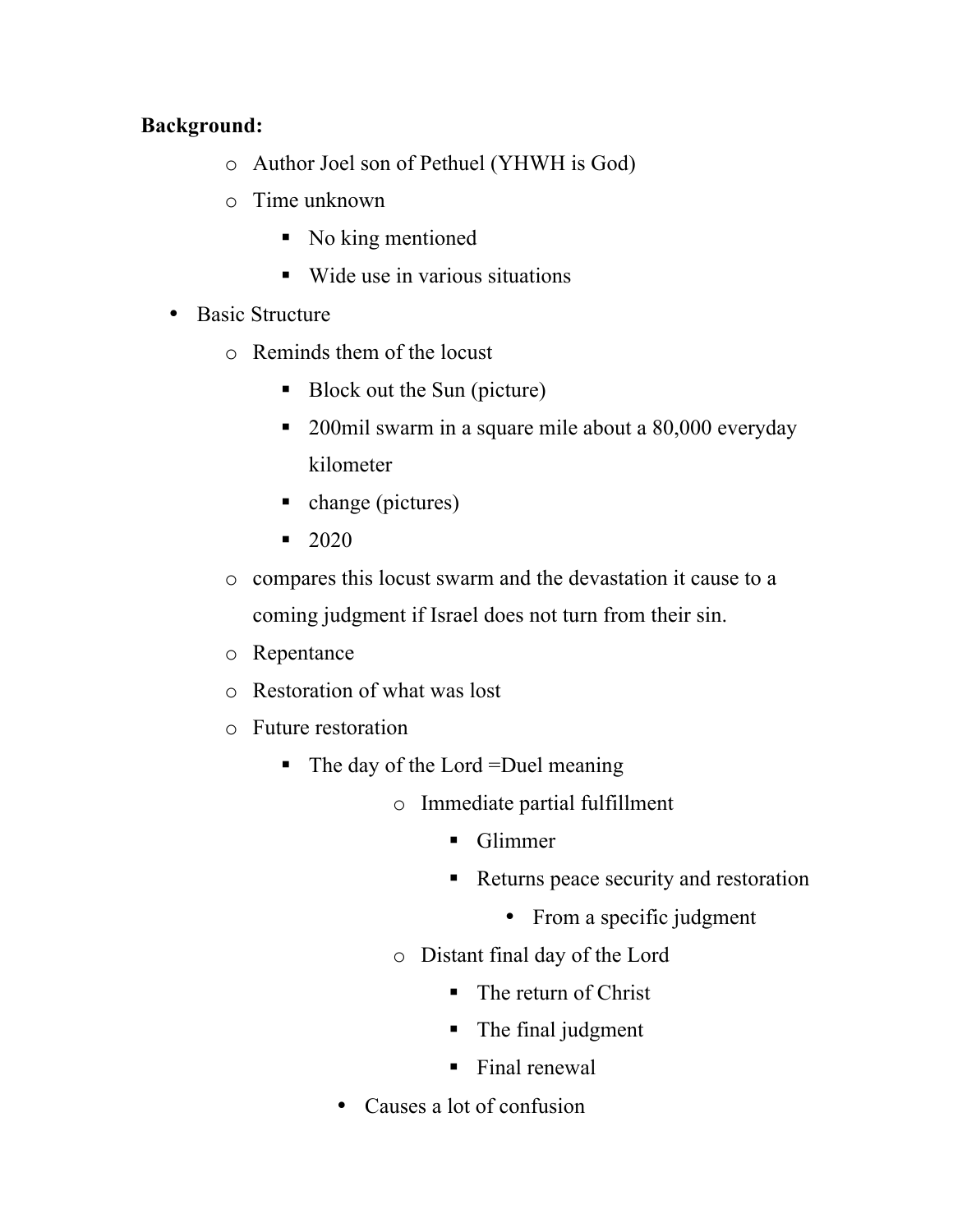**Transition:** Joel 2 is in the middle of Joel's description of the day of the Lord. So lets look at Joel chapter 2:28-32 see why it's still important to our lives today

- So lets read the whole passage and then come back and look for clues to help us interpret the passage
- Read  $2.28-32$

*"And it shall come to pass afterward, that I will pour out my Spirit on all flesh; your sons and your daughters shall prophesy, your old men shall dream dreams, and your young men shall see visions. <sup>29</sup> Even on the male and female servants in those days I will pour out my Spirit.*

*<sup>30</sup> "And I will show wonders in the heavens and on the earth, blood and fire and columns of smoke. <sup>31</sup> The sun shall be turned to darkness, and the moon to blood, before the great and awesome day of the LORD comes. <sup>32</sup> And it shall come to pass that everyone who calls on the name of the LORD shall be saved. For in Mount Zion and in Jerusalem there shall be those who escape, as the LORD has said, and among the survivors shall be those whom the LORD calls.*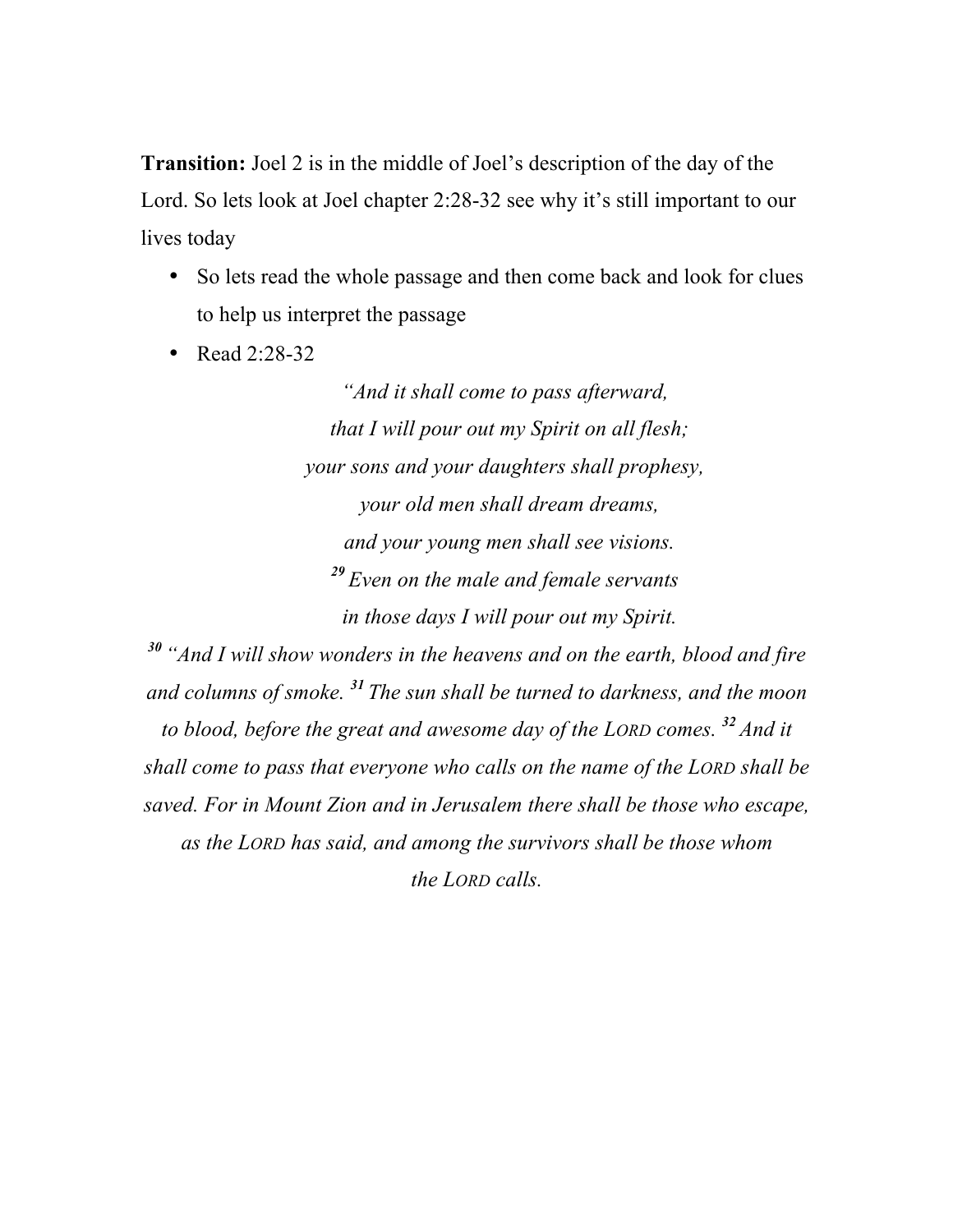- Immediate Context
	- o Do the verses surrounding this passage give us any clues about how to interpret these verses
	- $\circ$  Read Joel 2:12-14

*"Yet even now," declares the LORD, "return to me with all your heart, with fasting, with weeping, and with mourning; <sup>13</sup> and rend your hearts and not your garments." Return to the LORD your God, for he is gracious and merciful, slow to anger, and abounding in steadfast love; and he relents over disaster. <sup>14</sup> Who knows whether he will not turn and relent, and leave a blessing behind him, a grain offering and a drink offering for the LORD your God?*

- o Chapter two begins with the warning that an army vast and deadly like a swarm of locust is coming
	- But verses 2:12-14 say that if the people will return to God with repentant hearts the army and its devastation may be avoided.
- o Joel goes on to say that if they will only give up their sin and return to God that they will experience peace, joy, and the presence of God
	- § Verses 28-32 come and say that after the spirit of God will be poured out
		- More calamity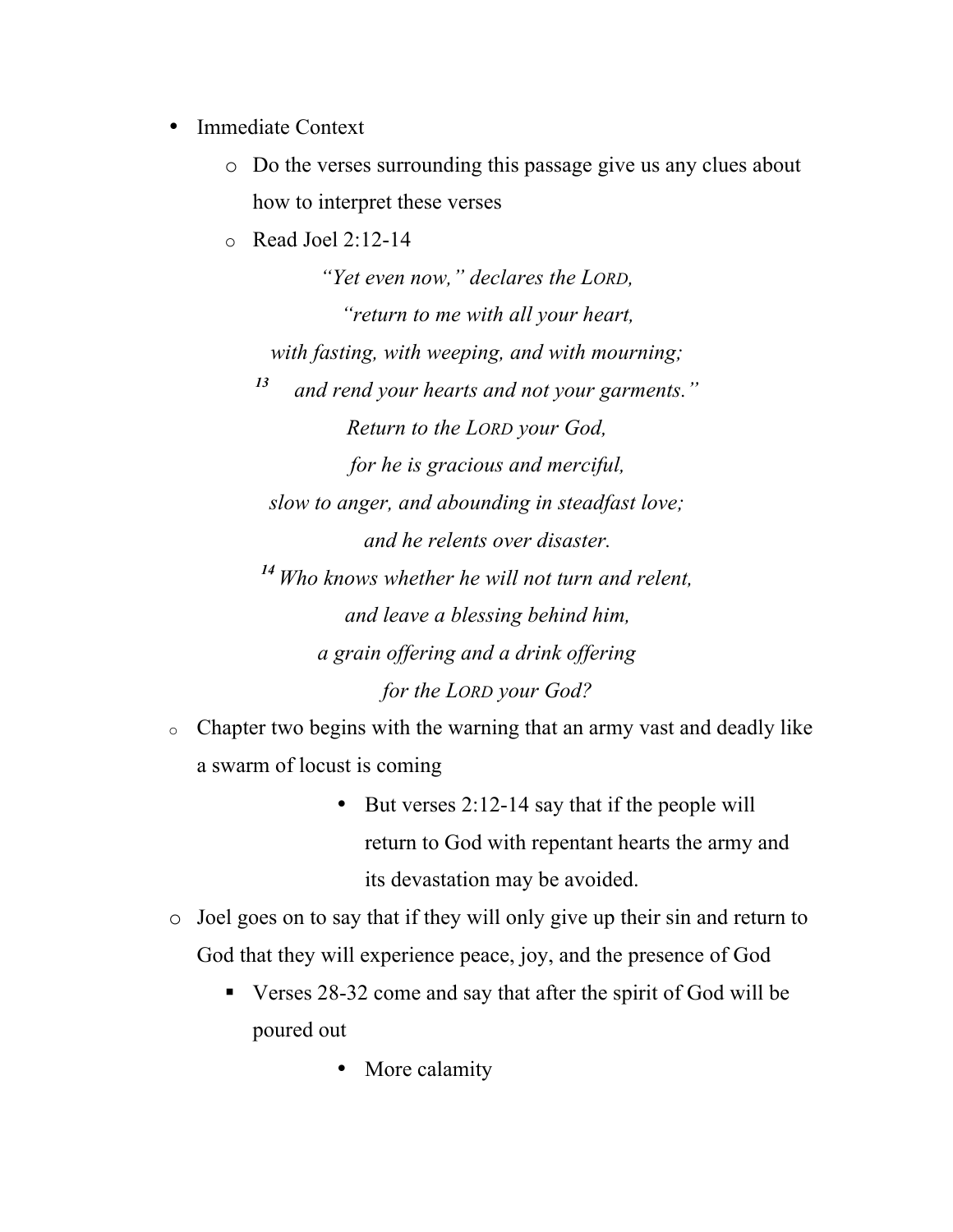- o Blood fire and columns of smoke the sun will be turned to darkness and the moon to blood before the coming of the great and awesome day of the Lord.
- First part of chapter two is clearly an immediate warning of judgment and call to repentance and promise of restoration
	- Make no sense
		- o Again promise the spirit and presence of God
		- o Again speak of calamity
- o Chapter three then goes on to describe God gathering and judging all the nations of the earth which clearly did not happen during the time of the Old Testament

Transition: All of this points indicates that this part of Joel is not talking about an immediate partial fulfillment of the Day of the Lord but something that will happen in the last days. Now lets say we are still not sure we have a few other tools available. We already looked the immediate context but we also can look at the Canonical context.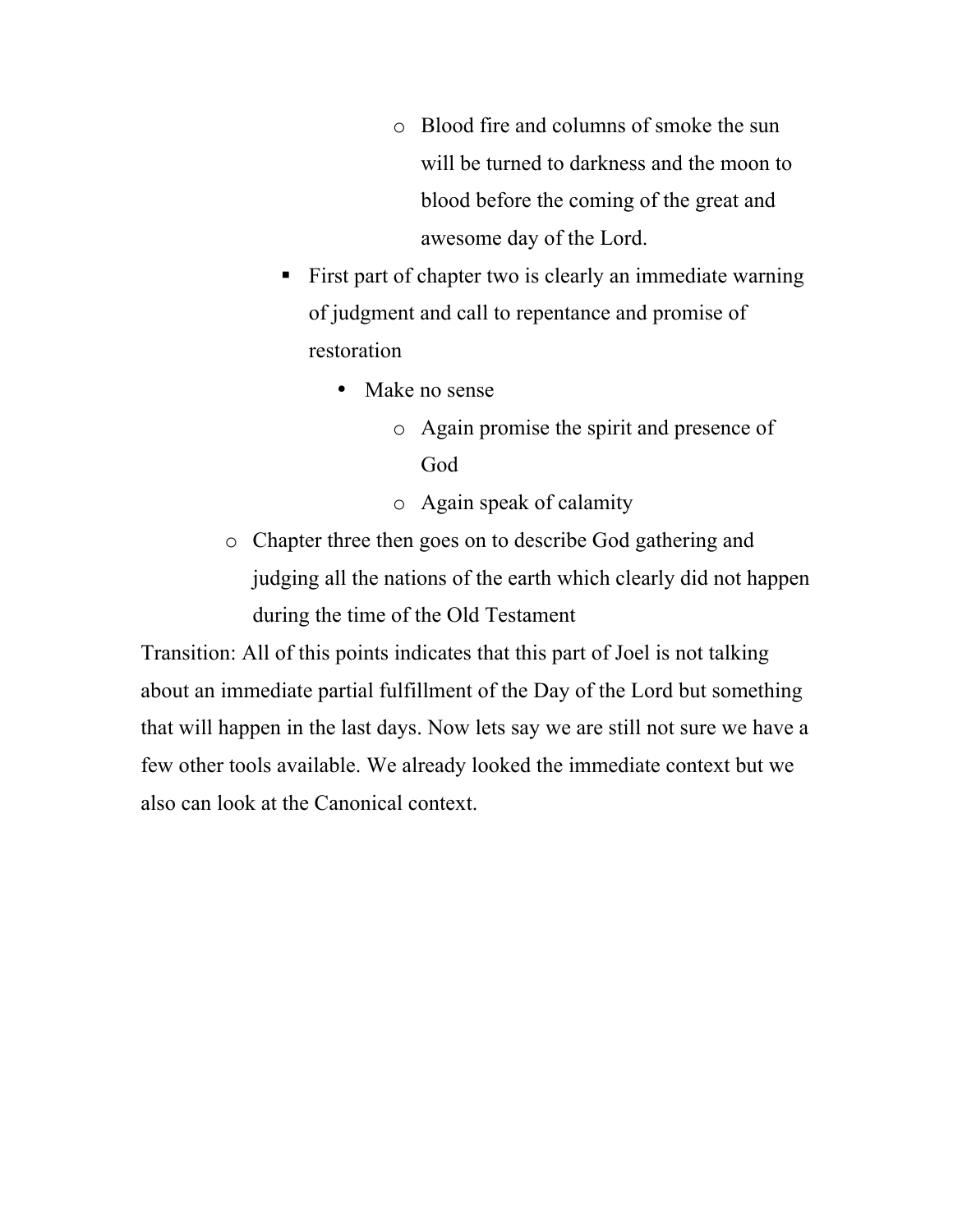- Canonical Context
	- o How does the rest of the Bible interpret this passage?
		- Cross References

# **What are some other passages that we might look at to better understand Joel 2:28-32?**

- Acts  $2.17 21$ 
	- o Explains acts 2
	- o Read it
	- o Peter says Joel is talking about

Transition: So the immediate context points to a future day of the Lord where the Holy Spirit will be poured out in amazing ways and it points to this future day of the Lord when the sun will be turned to darkness and the moon to blood and the Canonical Context says that the Holy Spirit has come that at Pentecost the Holy Spirit is available to all who believe in Jesus Christ and will empower them to proclaim the Gospel in amazing ways and it still points to a future Day of the Lord when we will see these wonders in the skies and on the earth that are mentioned.

Now its pretty clear already but there are some passages that are not so clear and in those cases we still have another tool.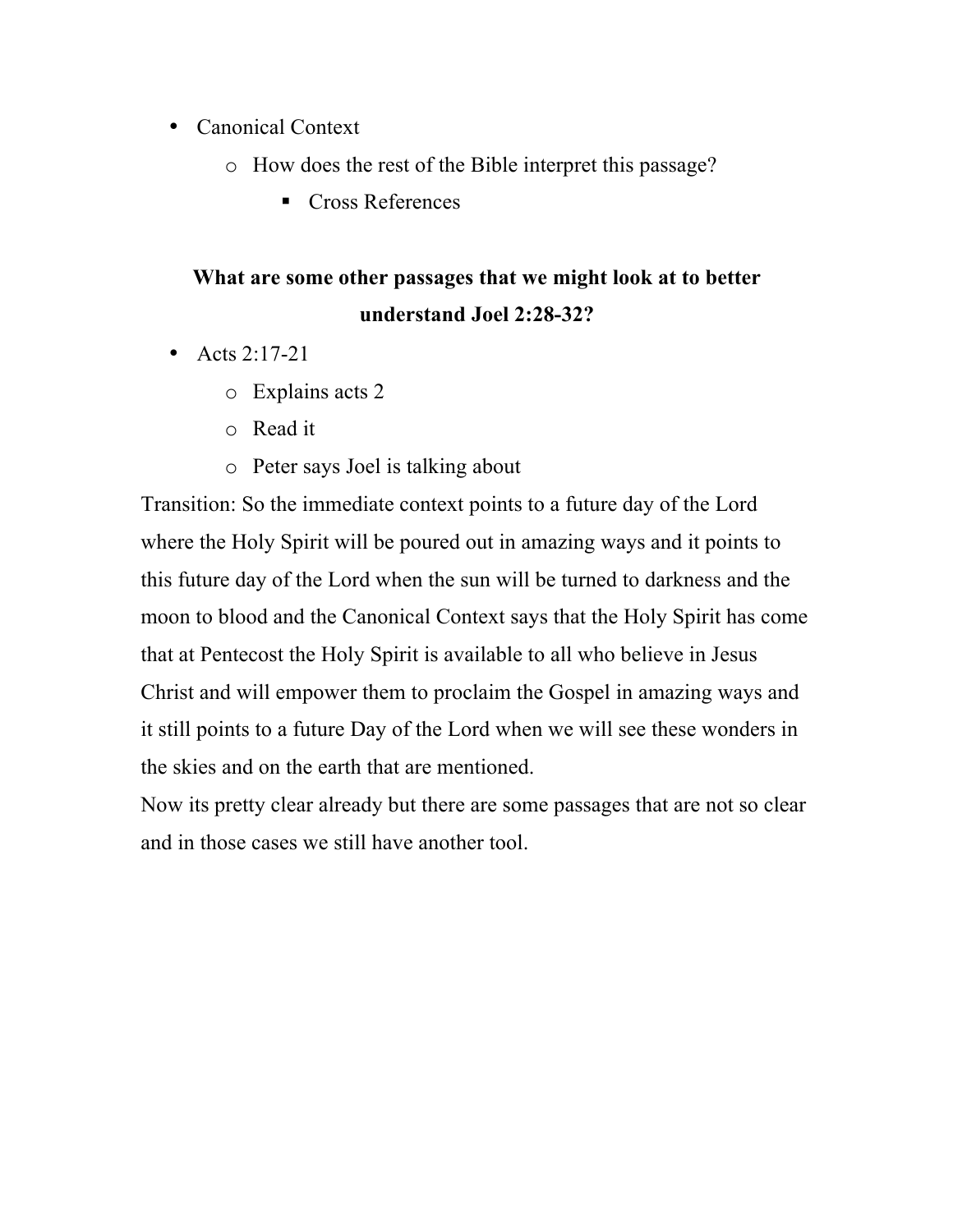- Ecclesiastical context
	- o Fancy term to say how has this passage been used in church services and understood by Christians throughout history
		- Cantena Bible Commentary
		- $\blacksquare$  1<sup>st</sup> Corinthians 11 communion passage
	- o In my research I every single early church source I could find said this passage pointed to two things the Holy Spirit empowering believers especially at Pentecost and the sun turning to darkness and the moon to blood in the very last days.

**Transition:** So now that we have some tools and we went through that process lets go back to our passage and see why its important to us today… Joel 2:28-32

"And it shall come to pass afterward,

that I will pour out my Spirit on all flesh;

your sons and your daughters shall prophesy,

your old men shall dream dreams,

and your young men shall see visions.

**<sup>29</sup>** Even on the male and female servants

in those days I will pour out my Spirit.

**<sup>30</sup>** "And I will show wonders in the heavens and on the earth, blood and fire and columns of smoke. **<sup>31</sup>** The sun shall be turned to darkness, and the moon to blood, before the great and awesome day of the LORD comes. **<sup>32</sup>** And it shall come to pass that everyone who calls on the name of the LORD shall be saved. For in Mount Zion and in Jerusalem there shall be those who escape, as the LORD has said, and among the survivors shall be those whom the LORD calls.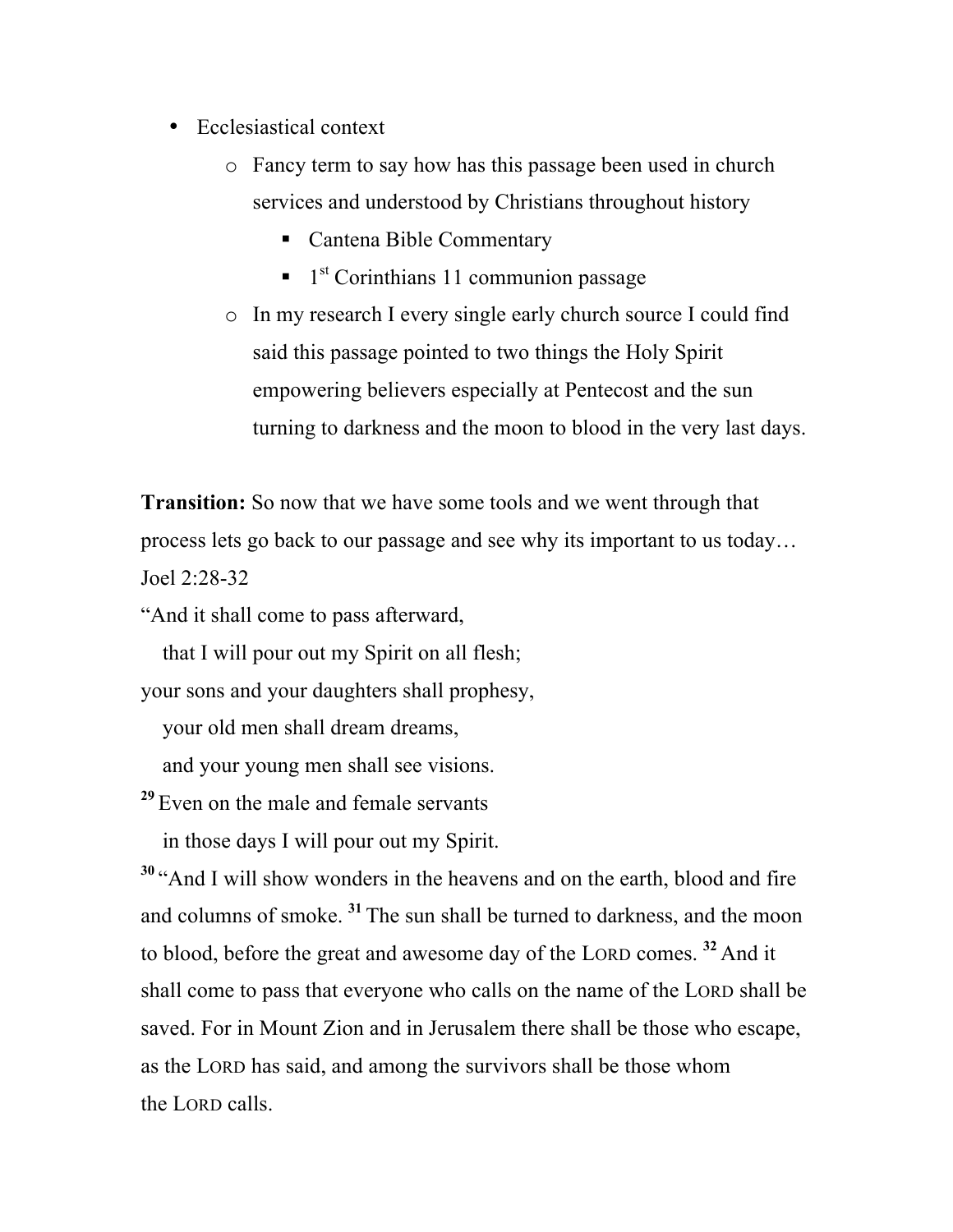- Joel warns us that before the great and awesome day of the Lord before the judgment of all the nations
	- o There are going to be these calamities these signs in the heaven and on the earth
		- § Blood and fire and columns of smoke the sun will be turned to darkness and the moon to blood before the great and awesome day of the Lord
		- Same language as the locust and invading army
			- Devastation, famine, and destruction of people and cities
	- o But he gives us this promise that all who call on the name of the Lord will be saved.
		- Does not mean we wont suffer from these disasters but that our salvation our eternal hope is founded on the on the Spirit and presence of God
- We know this because when Joel talks about what God will be doing among His people he doesn't say
	- o They will have more than enough food
	- o They will have weapons or bunkers to protect themselves with
	- o He says "I will pour out my Spirit on all flesh; your sons and your daughters shall prophesy, your old men shall dream dreams,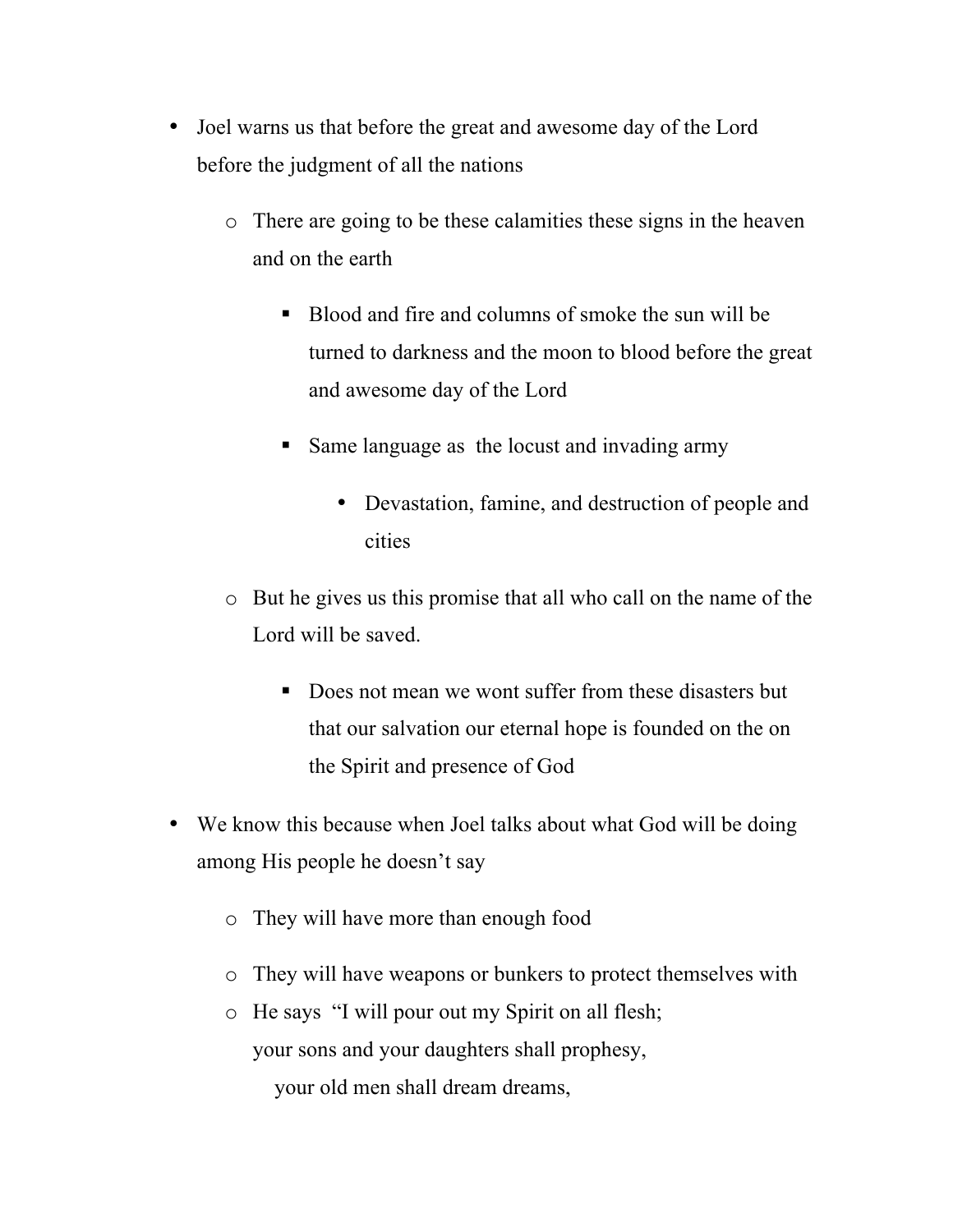and your young men shall see visions. **<sup>29</sup>** Even on the male and female servants in those days I will pour out my Spirit."

- As Peter said in Acts 2 these are the last days these are the days of preparation these are the days when God has poured out His Holy Spirit on all those who believe in Jesus Christ.
	- o The same spirit that was prophesied by Joel
	- o The same spirit that was poured out at Pentecost is alive and active in the lives of Christ followers today.
		- He has empowered you and I in amazing ways to proclaim the name of Jesus Christ to a broken world in these last days.
		- And just like Joel talked about a variety of ways the Holy Spirit will empower people and we see a variety of gifts and manifestations in the New Testament the power and presence of the Holy Spirit will not look the same for everyone. But one thing is clear the promise of the empowerment of the Holy Spirit is for every single follower of Christ
- The temptation when we read about the devastation of the last days is to turn inward but the Holy Spirit has empowered us to bring the name of Jesus the only hope of the world to those around us.